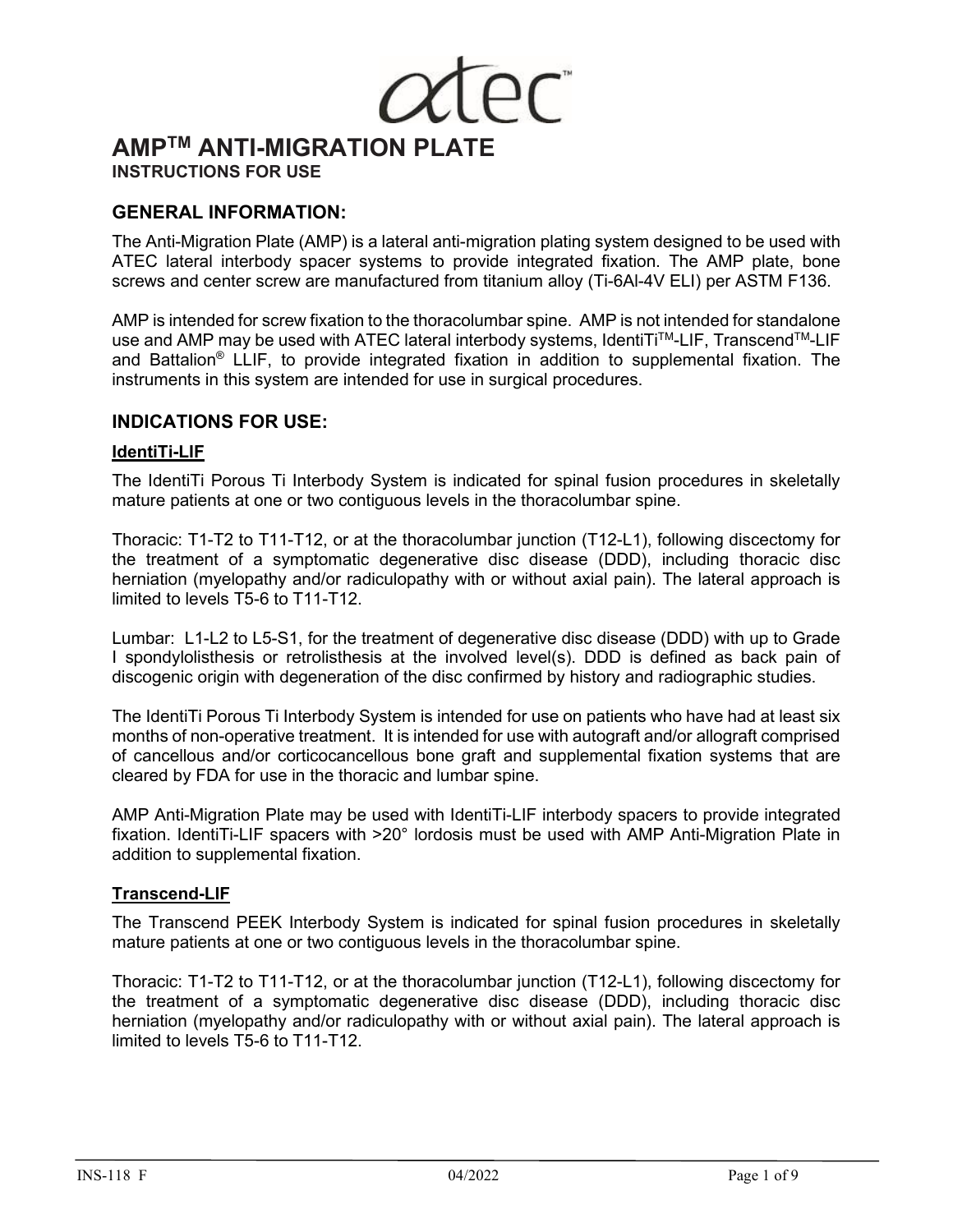

Lumbar: L1-L2 to L5-S1, for the treatment of degenerative disc disease (DDD) with up to Grade I spondylolisthesis or retrolisthesis at the involved level(s). DDD is defined as back pain of discogenic origin with degeneration of the disc confirmed by history and radiographic studies.

The Transcend PEEK Interbody System is intended for use on patients who have had at least six months of non-operative treatment. It is intended for use with autograft and/or allograft comprised of cancellous and/or corticocancellous bone graft and supplemental fixation systems that are cleared by FDA for use in the thoracic and lumbar spine.

AMP Anti-Migration Plate may be used with Transcend-LIF interbody spacers to provide integrated fixation. Transcend-LIF spacers with >20° lordosis must be used with AMP Anti-Migration Plate in addition to supplemental fixation.

# **Battalion LLIF**

The Battalion System is indicated for spinal fusion procedures in skeletally mature patients at one or two contiguous levels in the thoracolumbar spine.

Thoracic: T1-T2 to T11-T12, or at the thoracolumbar junction (T12-L1), following discectomy for the treatment of a symptomatic degenerative disc disease (DDD), including thoracic disc herniation (myelopathy and/or radiculopathy with or without axial pain). The lateral approach is limited to levels T5-6 to T11-T12.

Lumbar: L1-L2 to L5-S1, for the treatment of degenerative disc disease (DDD) with up to Grade I spondylolisthesis or retrolisthesis at the involved level(s). DDD is defined as back pain of discogenic origin with degeneration of the disc confirmed by history and radiographic studies.

The Battalion System is intended for use on patients who have had at least six months of nonoperative treatment. It is intended for use with autograft and/or allograft comprised of cancellous and/or corticocancellous bone graft and supplemental fixation systems that are cleared by FDA for use in the thoracic and lumbar spine.

AMP Anti-Migration Plate may be used with Battalion LLIF interbody spacers to provide integrated fixation.

# **CONTRAINDICATIONS:**

The system is contraindicated for:

- 1. Patients with bone resorption related disease (e.g., osteopenia), bone and/or joint disease, or deficient soft tissue at the wound site.
- 2. Patients with infection, inflammation, fever, tumors, elevated white blood count, obesity, pregnancy, mental illness, and other medical conditions which would prohibit beneficial surgical outcome.
- 3. Patients with allergy or intolerance to titanium.
- 4. Patients resistant to following postoperative restrictions on movement especially in athletic and occupational activities.
- 5. Patients with prior fusion at the level(s) to be treated.
- 6. Spinal surgery cases that do not require bone grafting and/or spinal fusion.
- 7. Reuse or multiple uses of the implant.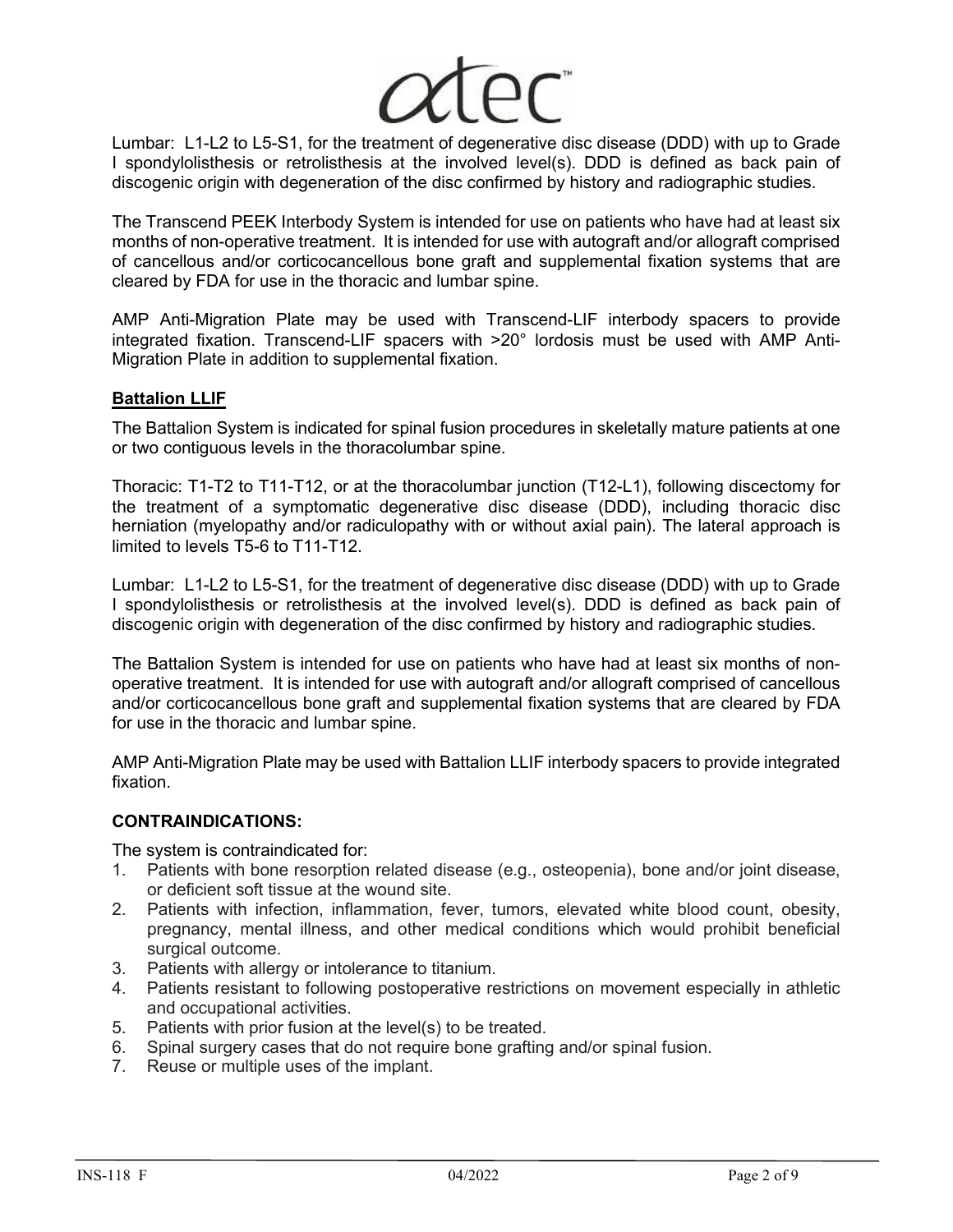

# **WARNINGS/CAUTIONS/PRECAUTIONS:**

- 1. Implants and single-use instruments may be offered sterile.
	- a. Inspect the packaging for signs of damage. Do not use devices if package is opened, damaged, or past the expiry date.
	- b. Do not re-sterilize and reuse single-use instruments.
	- c. Do not use scratched or damaged devices.
- 2. Components of this system should not be used with components from other systems or manufacturers.
- 3. Do not comingle dissimilar materials (e.g., titanium and stainless steel) within the same construct.
- 4. All instruments except the single-use instruments are provided non-sterile and must be cleaned and sterilized prior to surgery. See *CLEANING* and *STERILIZATION* sections in this IFU. Sterile single-use instruments are disposable devices, designed for single use and should not be reused or reprocessed. Reprocessing of single use instruments may lead to instrument damage and possible improper function.
- 5. Implants are single use devices**.** Do not reuse*.* While an implant may appear undamaged, it may have small defects or internal stress patterns that could lead to fatigue failure. In addition, the removed implant has not been designed or validated for the decontamination of microorganisms. Reuse of this product could lead to cross-infection and/or material degradation as a result of the decontamination process.
- 6. These implants are used only to provide internal fixation, in conjunction with graft and supplemental fixation, during the bone fusion process. A successful result may not be achieved in every instance. No spinal implant can withstand body loads for an indefinite period of time without the support of bone. In the event that successful fusion is not achieved, bending, breakage, loosening, and/or disassembly of the device will occur.
- 7. Potential risks identified with the use of these fusion devices, which may require additional surgery, include device component failure, loss of fixation, pseudarthrosis (i.e., non-union), fracture of the vertebra, neurological injury, and/or vascular or visceral injury.
- 8. Risk factors that may affect successful surgical outcomes include: alcohol abuse, obesity, patients with poor bone, muscle and/or nerve quality. Patients who use tobacco or nicotine products should be advised of the consequences that an increased incidence of non-union has been reported with patients who use tobacco or nicotine products.
- 9. Implantation should be performed only by experienced spinal surgeons with specific training in the use of this device because this is a technically demanding procedure presenting a risk of serious injury to the patient.
- 10. Placement and positional adjustment of implants must only be performed with systemspecific instruments. They must not be used with other instrumentation unless specifically recommended by Alphatec Spine Inc., because the combination with other instrumentation may be incompatible.
- 11. The physician/surgeon should consider the levels of implantation, patient weight, patient activity level, other patient conditions, etc., which may affect the performance of this system.
- 12. Patients with previous spinal surgery at the level(s) to be treated may have different clinical outcomes compared to those without previous surgery.
- 13. Resection of the anterior longitudinal ligament (ALL) may facilitate insertion of the lateral interbody implant for greater sagittal correction, when used with AMP Anti-Migration Plate and supplemental fixation per the indications, and aid in preventing potential endplate damage. To minimize risk to surrounding anatomy when resecting the ALL, do not extend the resection past the medial wall of the contralateral pedicle as identified on true AP fluoroscopy.
- 14. It is critical that AMP Center Screws are implanted using the appropriate instrument(s), e.g., Torque Handle. Failure to tighten the Center Screws using the recommended instrument(s)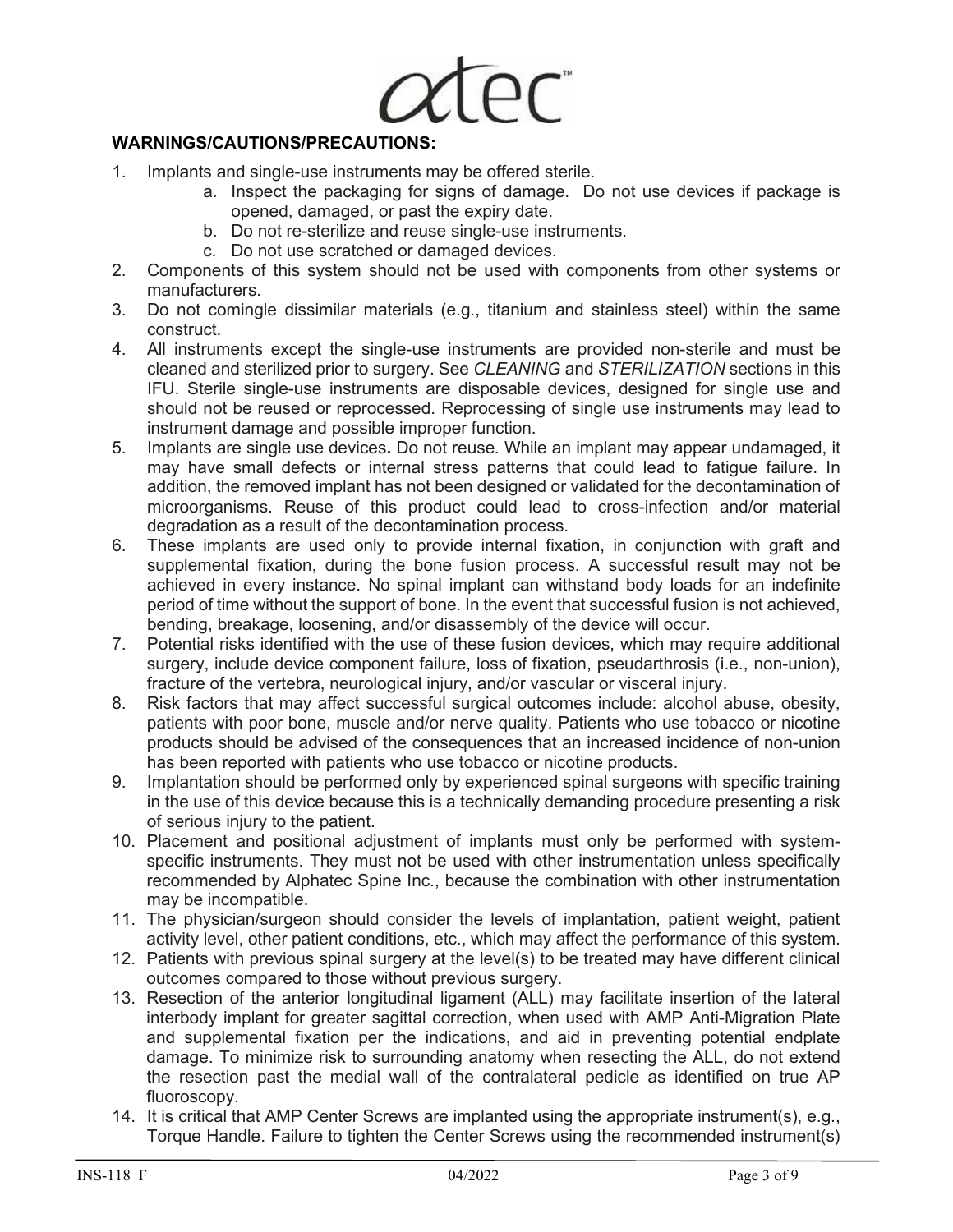$\overline{\rho}$ C

could damage the Center Screw.

- 15. AMP Anti-Migration Plate is not designed to be used with Battalion LLIF 14 mm wide cages.
- 16. The Center Screw Back Table (116-5-01, green) must be assembled to the AMP and interbody prior to insertion, and must not be assembled in situ.

# **MRI SAFETY INFORMATION:**

The AMP Anti-Migration Plate has not been evaluated for safety and compatibility in the magnetic resonance (MR) environment. It has not been tested for heating, migration, or image artifact in the MR environment. The safety of the AMP Anti-Migration Plate in the MR environment is unknown. Scanning a patient who has this device may result in patient injury.

# **POSSIBLE ADVERSE EFFECTS:**

Possible adverse effects include:

- 1. Initial or delayed loosening, bending, dislocation, and/or breakage of device components.
- 2. Physiological reaction to implant devices due to foreign body intolerance including inflammation, local tissue reaction, seroma, and possible tumor formation.
- 3. Loss of desired spinal curvature, spinal correction and/or a gain or loss in height.
- 4. Infection and/or hemorrhaging.<br>5. Non-union and/or pseudarthros
- Non-union and/or pseudarthrosis.
- 6. Neurological disorder, pain and/or abnormal sensations caused by improper placement of the device, and/or instruments.
- 7. Subsidence of the device into the vertebral body.
- 8. Revision surgery.
- 9. Death.

## **PREOPERATIVE MANAGEMENT:**

- 1. Only patients meeting the criteria listed in the indications for the use section should be selected.
- 2. Surgeons should have a complete understanding of the surgical technique, system indications, contraindications, warnings and precautions, safety information, as well as functions and limitations of the implants and instruments.
- 3. Careful preoperative planning should include implantation strategy and a verification of required inventory for the case.
- 4. The condition of all implants and instruments should be checked prior to use. Damaged and/or worn implants and instruments should not be used.

# **INTRAOPERATIVE MANAGEMENT:**

- 1. The surgical technique manual should be followed carefully.
- 2. To prevent possible nerve damage and associated disorders, extreme caution should be taken to avoid the spinal cord and nerve roots at all times. Fluoroscopy should be employed where view of device is obstructed.
- 3. Bone graft must be placed in the area to be fused and graft material must extend from the upper to the lower vertebrae being fused.

# **POSTOPERATIVE MANAGEMENT:**

Postoperative management by the surgeon is essential. This includes instructing, warning, and monitoring the compliance of the patient.

- 1. Patient should be informed regarding the purpose and limitations of the implanted devices.
- 2. The surgeon should instruct the patient regarding the amount and time frame after surgery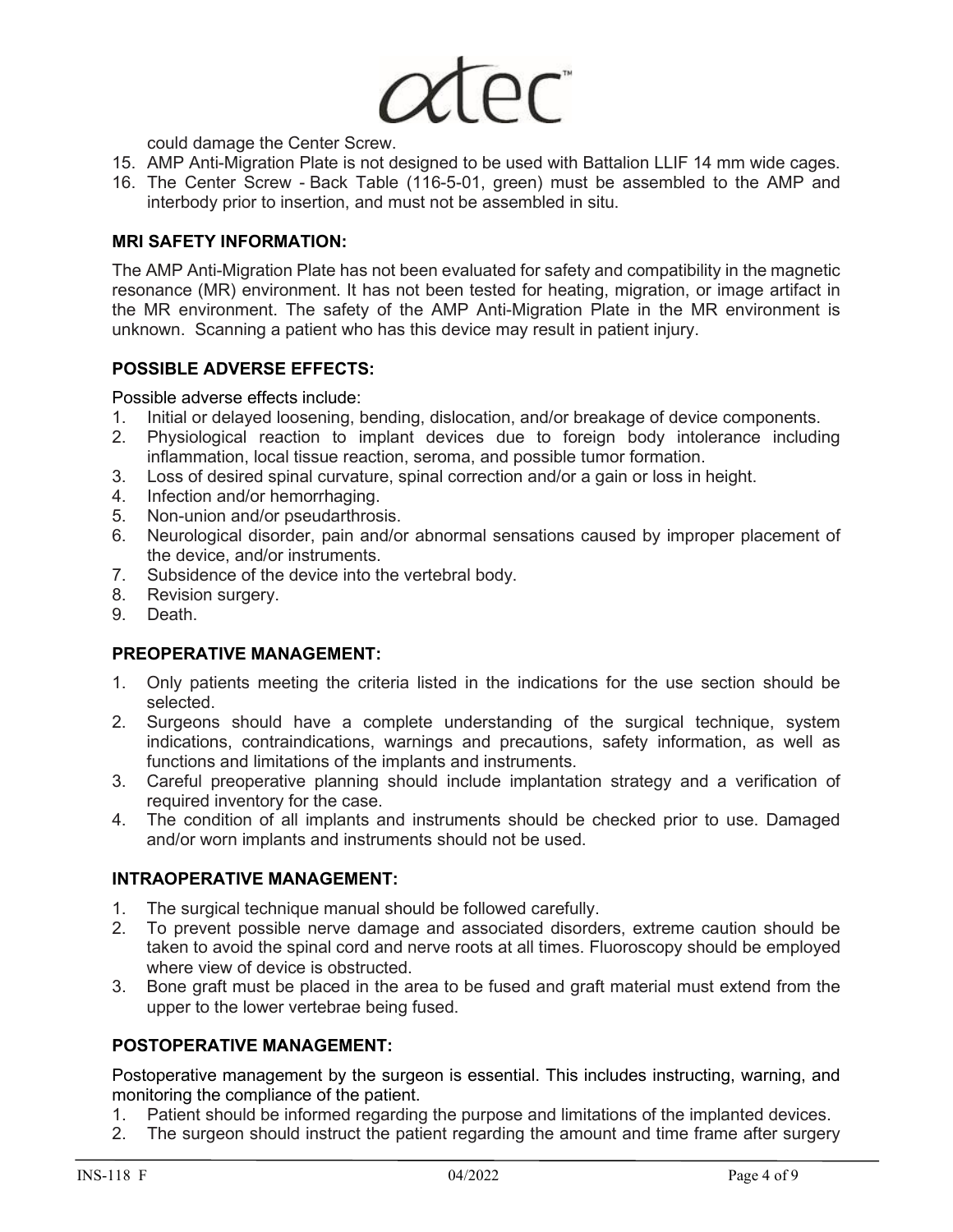of any weight bearing activity. The increased risk of bending, dislocation, and/or breakage of the implanted devices, as well as an undesired surgical result are consequences of any type of early or excessive weight bearing, vibratory motion, falls, jolts or other movements preventing proper healing and/or fusion development.

- 3. Implanted devices should be revised or removed if bent, dislocated, or broken.
- 4. Immobilization should be considered in order to prevent bending, dislocation, or breakage of the implanted device in case of delayed, malunion, or nonunion of bone. Immobilization should continue until a complete bone fusion mass has developed and been confirmed.
- 5. Postoperative patients should be instructed not to use tobacco or nicotine products, consume alcohol, or use non-steroidal anti-inflammatory drugs and aspirin, as determined by the surgeon. Complete postoperative management to maintain the desired result should also follow implant surgery.

# **REPROCESSING OF REUSABLE INSTRUMENTS:**

# **General Information for all Instruments:**

- **• Point-of-Use Processing:** To facilitate cleaning, instruments should be cleaned initially directly after use in order to facilitate more effective subsequent cleaning steps. Place instruments in a tray and cover with a wet towel to prevent drying.
- **•** The cleaning process is the first step in effectively reprocessing reusable instruments. Adequate sterilization depends on thoroughness of cleaning.
- **•** The cleaning and sterilization processes in this IFU have been validated and demonstrate that soil and contaminants have been removed leaving the devices effectively free of viable microorganisms.
- **•** It is recommended that all new relevant clinical practice guidelines be followed as per the *CDC guidance, "Guideline for Disinfection and Sterilization in Healthcare Facilities."*
- **•** It is recommended to rinse the device components with water that meets specifications for *AAMI TIR34 "Water for the reprocessing of medical devices,"* for example, DI/RO water.

# **Instrument Preparation:**

- **•** Cleaning, inspection, lubrication, and sterilization must be performed by hospital personnel trained in the general procedures involving contaminant removal.
- **•** Instruments must be cleaned prior to lubrication and sterilization.
- **•** All instrument hinged, rotating, and articulating parts must be lubricated prior to sterilization with a water soluble and sterilizable lubricant intended for surgical instruments *(Hinge-Free® for example).*

## **Cleaning Instructions for all Instruments:**

- **•** Instruments must be cleaned prior to sterilization. Cleaning, maintenance, and mechanical inspection must be performed by hospital personnel trained in the general procedures involving contaminant removal.
- **•** Disconnect all removable handles/knobs prior to cleaning.
- **•** Complex instruments, such as those with, cannulas, hinges, retractable features, mated surfaces, and textured surface finishes require special attention during cleaning. Brush tight tolerance areas with an appropriately sized brush and flush using a water jet or syringe where debris could become trapped.
- **•** Ensure all moving parts of instruments are cleaned at both extents of travel.
- **•** Handle all products with care. Mishandling may lead to damage and possible improper functioning.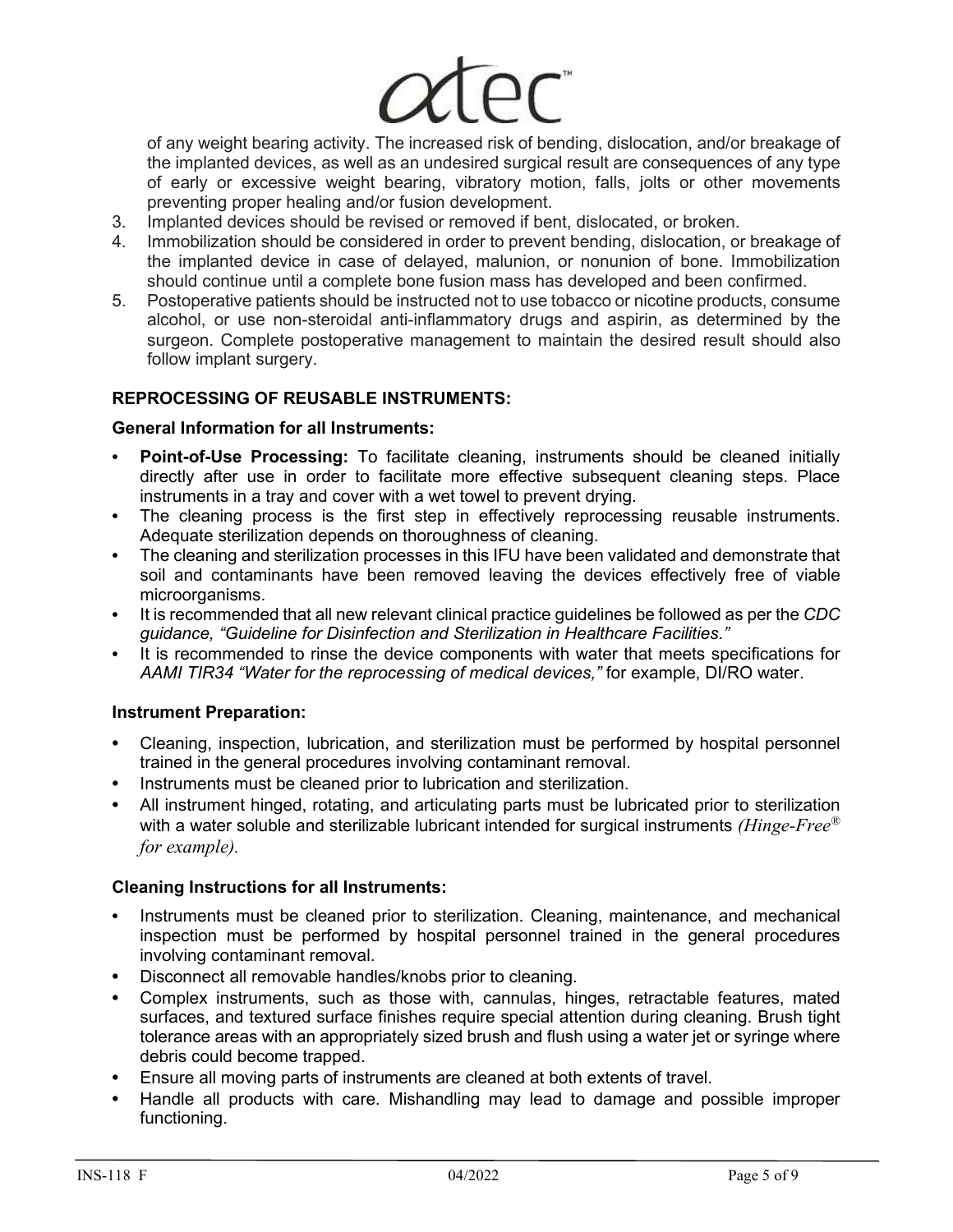- **•** Clean the instruments, trays, and inserts using only recommended cleaning solutions. Use of caustic solutions (caustic soda) will damage the instruments.
- **•** Visually inspect each instrument for deterioration such as corrosion and worn components; ensure that the laser markings are legible and verify that all actuating parts move freely.
- **•** Visual inspection must be performed at each cleaning to determine if an instrument is acceptable for use. If an instrument is not acceptable for use, return to the manufacturer.

# **Cleaning of Instruments, Container, and Trays:**

- **•** All solutions for cleaning must be prepared per the manufacturer's instructions.
- **•** Instruments provided in a set must be removed from the set for cleaning. Instrument trays, containers, and lids must be thoroughly cleaned separately until visually clean.
- **•** Ensure instruments are in the fully extended, open position throughout cleaning. Disconnect Quick Connect handles from the shafted instruments prior to cleaning.
- **•** Pay special attention during cleaning to complex instruments, such as those with, cannulas, hinges, retractable features, mated surfaces, and textured surface finishes.
- **•** Use of water with high mineral content should be avoided.

# **Visually inspect the instrument after each cleaning step to ensure the instrument is clean. If not clean, repeat the step until clean.**

| Step 1 | Rinse devices in ambient temperature tap water to remove visible soil.                                                                                                                                                                                                                                                                                                                   |
|--------|------------------------------------------------------------------------------------------------------------------------------------------------------------------------------------------------------------------------------------------------------------------------------------------------------------------------------------------------------------------------------------------|
| Step 2 | Prepare enzymatic solution, such as Prolystica® 2X Concentrate Enzymatic Presoak &<br>Cleaner or equivalent, per manufacturer's recommendations and submerge device in<br>enzyme solution. Actuate the device while it is submerged and soak for a minimum of 10<br>minutes.                                                                                                             |
| Step 3 | Actuate and scrub the device using an appropriately sized soft bristled brush, such as a<br>Spectrum Surgical code #M-16 or 45-542 (or equivalent), to brush any lumens for a<br>minimum of 2 minutes. If needed, actuate at several locations to access all surfaces. Use<br>of a syringe (minimum of 50 ml) or water jet is recommended for hard to reach areas and<br>repeat 3 times. |
| Step 4 | Rinse devices in Deionized / Reverse Osmosis (DI/RO) water for a minimum of 1 minute.                                                                                                                                                                                                                                                                                                    |
| Step 5 | Prepare cleaning solution, such as Prolystica® 2X Concentrate Alkaline Detergent, per<br>manufacturer's recommendations and submerge and actuate devices in cleaning<br>solution and sonicate for a minimum of 10 minutes.                                                                                                                                                               |
| Step 6 | Thoroughly rinse instruments with DI/RO water to remove all detergent residues.                                                                                                                                                                                                                                                                                                          |
| Step 7 | Dry devices with a clean, lint free cloth or filtered compressed air.                                                                                                                                                                                                                                                                                                                    |

# **Manual Cleaning Steps for Instruments (Required)**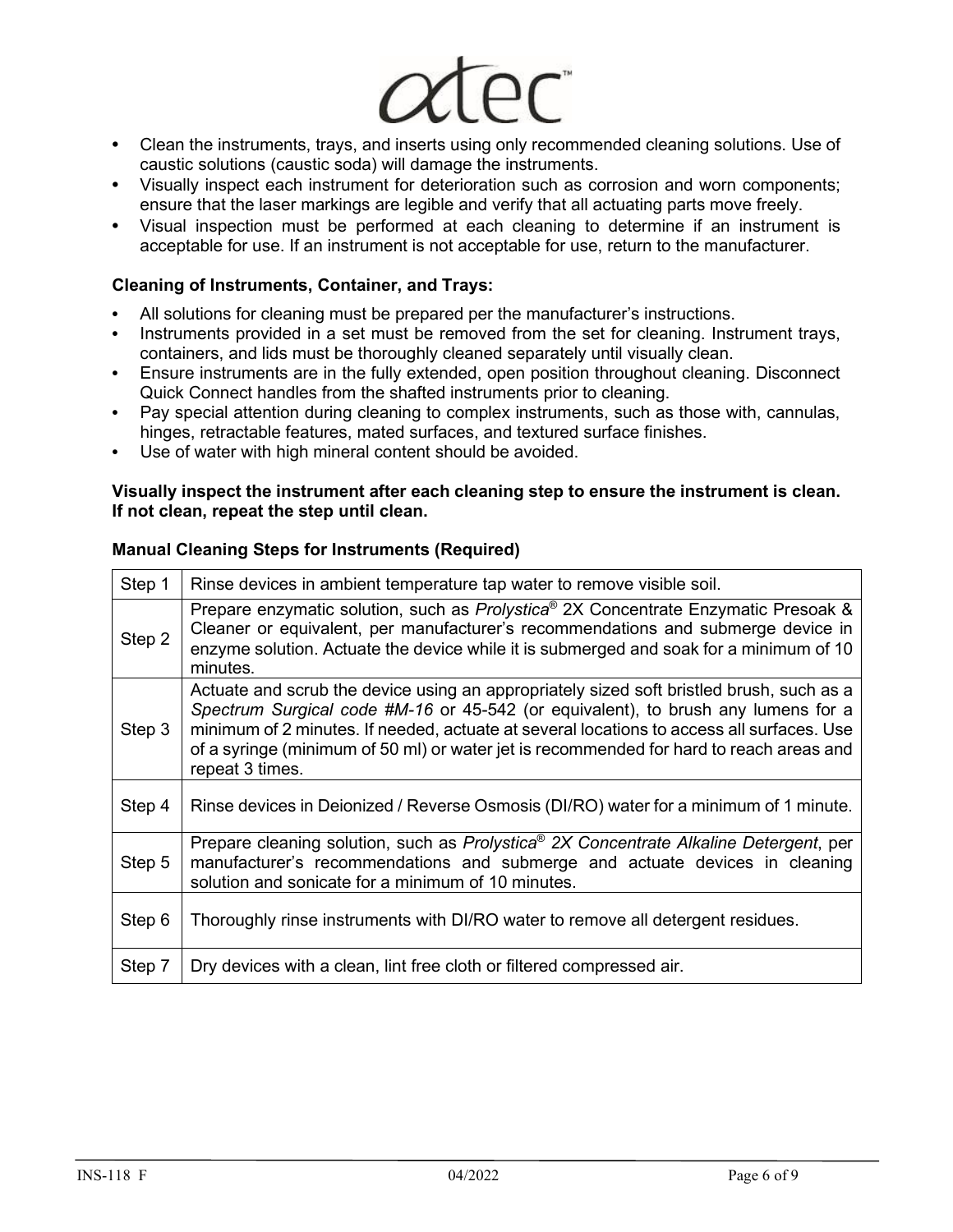

## **Automatic Washer Cleaning Steps for Instruments**

| Step 1 | Complex instruments, such as those with cannulations, lumens, hinges, retractable<br>features, mated surfaces, and textured surface finishes require special attention during<br>cleaning. Brush tight tolerance areas with an appropriately sized brush and flush using<br>a water jet or syringe with ambient temperature tap water where debris could become<br>trapped. Place them into the Washer/Disinfector and process through a standard<br>surgical instrument cycle. |
|--------|---------------------------------------------------------------------------------------------------------------------------------------------------------------------------------------------------------------------------------------------------------------------------------------------------------------------------------------------------------------------------------------------------------------------------------------------------------------------------------|
| Step 2 | Prewash with cold tap water for 2 minutes.                                                                                                                                                                                                                                                                                                                                                                                                                                      |
| Step 3 | Enzyme wash using cleaner such as Prolystica <sup>®</sup> 2X Concentrate Enzymatic Presoak<br>& Cleaner or equivalent per manufacturer's recommendations, hot tap water<br>$(66^{\circ}C/150^{\circ}F \text{ minimum})$ , for a minimum of 1 minute.                                                                                                                                                                                                                            |
| Step 4 | Detergent wash using detergent such as Prolystica <sup>®</sup> 2X Concentrate Alkaline<br>Detergent or equivalent, per manufacturer's recommendations, hot tap water<br>(66°C/150°F minimum), for a minimum of 2 minutes.                                                                                                                                                                                                                                                       |
| Step 5 | Rinse 2 times, hot tap water (66 $\degree$ C/150 $\degree$ F minimum), for a minimum of 15 seconds.                                                                                                                                                                                                                                                                                                                                                                             |
| Step 6 | Purified water rinse, hot (66°C/150°F minimum), for a minimum of 10 seconds.                                                                                                                                                                                                                                                                                                                                                                                                    |
| Step 7 | Hot air dry, (115°C/239°F minimum), for a minimum of 10 minutes.                                                                                                                                                                                                                                                                                                                                                                                                                |

## **INSPECTION:**

- **•** Inspect each instrument, container, and tray to ensure that all visible contamination has been removed. If contamination is noted, repeat the cleaning/disinfection process.
- **•** Check the action of moving parts (e.g., hinges, box-locks, connectors, sliding parts, etc.) to ensure smooth operation throughout the intended range of motion.
- **•** Check instruments with long slender features (particularly rotating instruments) for distortion.
- **•** Drill bits, reamers, rasps, and other cutting instruments should be inspected after processing with alkaline detergents.
- **•** Inspect instruments for any other damage, wear, and/or corrosion.

## **STERILIZATION and RESTERILIZATION:**

- **•** All AMP System instruments are provided non-sterile and must be sterilized prior to use in the provided trays using the validated cycle parameters in the table below.
- **•** AMP implants are provided either in sterilized kits with the following configurations: 1) AMP plate and center screw or 2) Two bone Screws or as non-sterile individual implants. Nonsterile implants must be sterilized prior to use in the provided trays using the validated cycle parameters in the table below.
- **•** Alphatec perforated trays have been validated to achieve a sterility assurance level (SAL) of  $10<sup>-6</sup>$  using FDA cleared sterilization accessories (containers and filters). FDA cleared reusable or paper filters should be used to achieve and maintain sterility after processing.
- **•** Alphatec perforated container/tray configurations have also been validated to a sterility assurance level (SAL) of 10<sup>-6</sup> using FDA cleared sterilization wrap. Perforated container/tray configurations must be double wrapped to allow steam to penetrate and make direct contract with all surfaces.
- **•** Do not stack trays during sterilization.
- **•** Instrument sets have been validated in standard configurations. **No additional items should**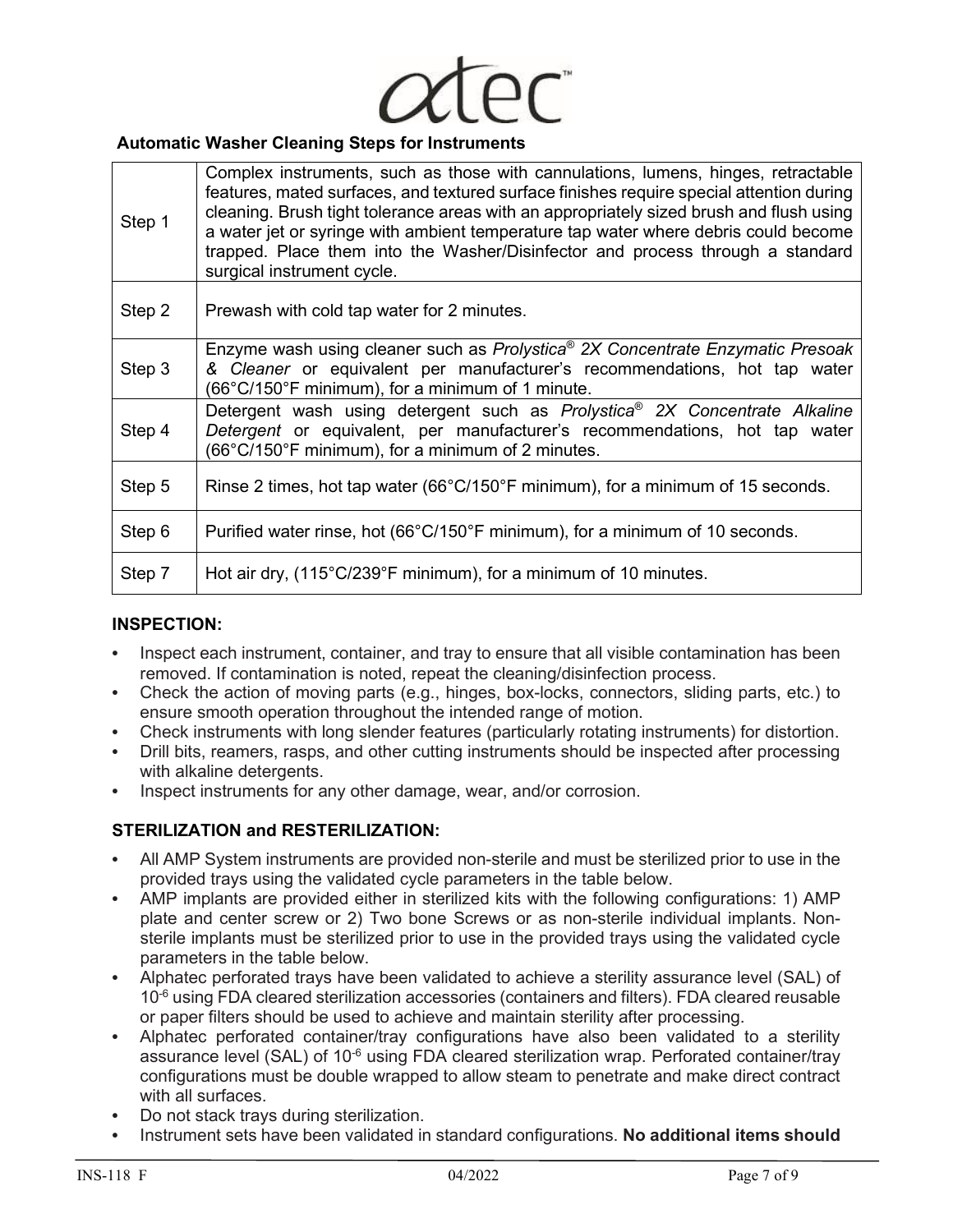

**be added to the set for sterilization.**

# **Sterilization Parameters**

| <b>Method</b> | <b>Cycle Type</b> | <b>Minimum</b><br><b>Temperature</b> | <b>Minimum</b><br><b>Exposure Time</b> | <b>Minimum</b><br><b>Drying Time</b> | <b>Minimum Cool</b><br><b>Down Time</b> |
|---------------|-------------------|--------------------------------------|----------------------------------------|--------------------------------------|-----------------------------------------|
| Steam         | Pre-vacuum        | $270^{\circ}$ F (132 $^{\circ}$ C)   | 4 minutes                              | 30 minutes                           | 15 minutes                              |

## **Sterilization Notes:**

• These parameters are consistent with the appropriate version of ANSI/AAMI ST79 "Comprehensive guide to steam sterilization and sterility assurance in health care facilities."

# **RETURNING INSTRUMENTS TO ALPHATEC SPINE:**

All used products returning to Alphatec Spine must undergo all steps of cleaning, inspection, and terminal sterilization before being returned to Alphatec Spine. Documentation of decontamination should be included.

## **UDI Construction**

To compile a unique device identifier (UDI) for reusable, reprocessed devices, the device identifier (GTIN) may be ascertained by searching for the part number in the FDA GUDID at https://accessgudid.nlm.nih.gov/. The production identifier(s) (e.g., lot number, serial number) may be found directly marked on the device

## **COMPLAINT HANDLING / REPORTING:**

All product complaints relating to safety, efficacy or performance of the product should be reported immediately to Alphatec Spine by telephone, fax, e-mail, or letter, per contact information below. All complaints should be accompanied by name, part number, and lot numbers. The person formulating the complaint should provide their name, address, and as many details as possible. You may contact Customer Service directly at customerservice@atecspine.com.

For Surgical Technique Guides or additional information regarding the products, please contact Alphatec Spine, Inc. Customer Service directly at [customerservice@atecspine.com.](mailto:customerservice@atecspine.com)

# **CAUTION: Federal law (USA) restricts these devices to sale by or on the order**   $\mathbf{R}_{\text{only}}$  of a physician.

For a listing of Symbols and Explanations, see **atecspine.com/eifu.**